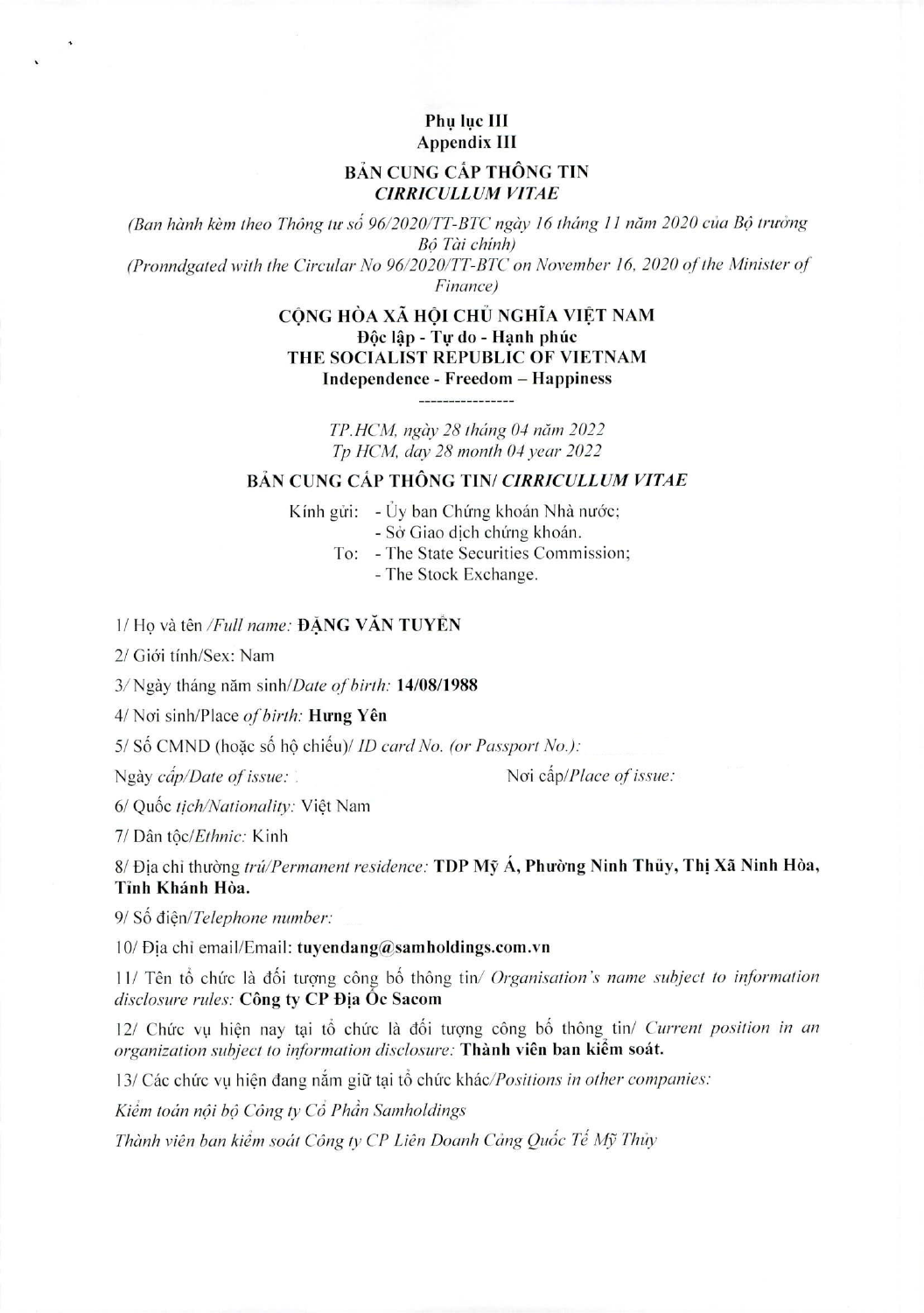14/ Số CP nắm giữ: 0 cổ phần, chiếm 0,0 % vốn điều lệ, trong đó/ Number of owning shares in possession 0 shares, accounting for 0% of registered capital, of which.

+ Đại diện (tên tổ chức là Nhà nước/cổ đông chiến lược/tổ chức khác) sở hữu/Owning on behalf of (the State/strategic investor/other organisation): 0 cô phiếu

+ Cá nhân sở hữu/ Owning by Individual:  $\theta$  cổ phiếu

15/ Các cam kết nắm giữ (nếu có)/Other owning commitments (if any):

16/ Danh sách người có liên quan của người khai\* /List of affiliated persons of declarant:

<sup>\*</sup> Người có liên quan theo quy định tại khoản 46 Điều 4 Luật Chứng khoán ngày 26 tháng 11 năm 2019.

Affiliated persons are stipulated in Article 4, clause 46 of the Law on Securities dated 26<sup>th</sup> Nov 2019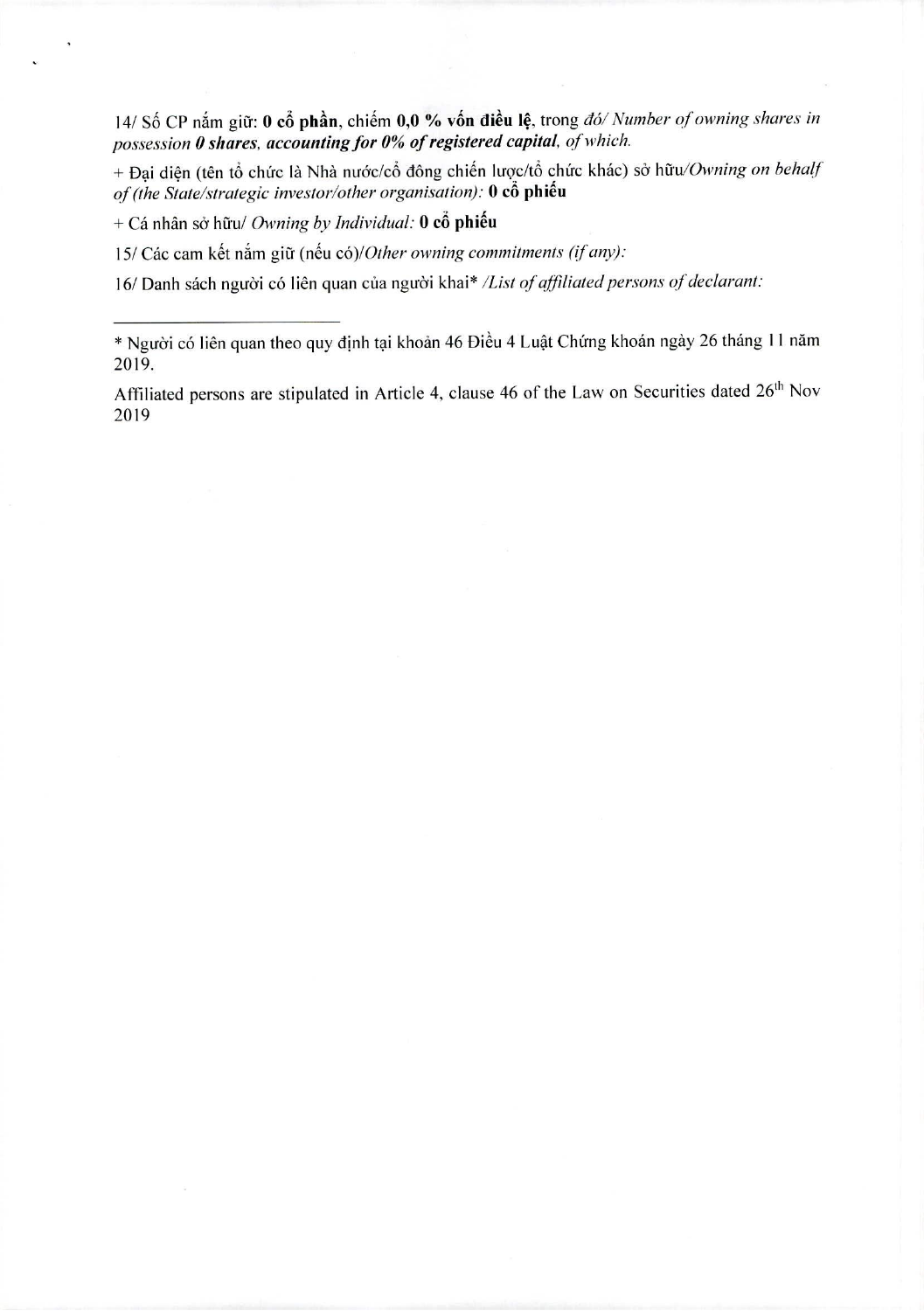| Stt<br>No.              | Mã<br>CK<br>Securi<br>ties<br>symbo<br>$\mathcal{I}$ | Ho tên<br>Name           | Tài<br>khoán<br>giao<br>dich<br>chứng<br>khoán<br>(néu có)<br>Securitie<br>s trading<br>accounts<br>(f)<br>availabl<br>$\mathcal{C}$ | Chức<br>vu tai<br>công ty<br>(néu có)<br>Position<br>at the<br>compan<br>y (if<br>availabl<br>e) | Mối quan hệ<br>đối với công<br>ty/ người nội<br>bô<br>Relationship<br>with the<br>company<br>internal<br>person | Loai hinh Giây<br>$NSH$ (*)<br>(CMND/<br>Passport/<br>Giảy ĐKKD)<br>Type of<br>documents(<br>ID Passport<br><b>Business</b><br>Registration<br>('ertificate) | Số Giây NSH<br>$(*)/$ NSH No. | Ngày cấp<br>Date of issue | Noi câp<br>Place of<br>issue | Địa chi tru sở<br>chinh/ Địa chi<br>liên hệ Address /<br>Head office<br>address                                    | Số cô<br>phiêu sở<br>hữu cuối<br>ký<br>Number<br>of shares<br>owned at<br>the end<br>of the<br>period | Tỷ lệ sở<br>hữu cò<br>phiêu<br>cuối kỳ<br>Percent<br>age of<br>shares<br>owned<br>at the<br>end of<br>the<br>period | Thời điểm bắt<br>đầu là người<br>cò liên quan<br>của công ty/<br>người nội bộ<br>Time the<br>person became<br>an affiliated<br>person<br>internal person | Thời<br>diêm<br>không<br>con la<br>người có<br>liên<br>quan cua<br>công ty/<br>người<br>nôi bộ<br>Time the<br>person<br>ceased<br>to be an<br>affiliated<br>person<br>internal<br>person | Lý do (khi<br>phat sinh<br>thay dòi<br>liên quan<br>đến mục 13<br>và 14)<br>Reasons<br>(when<br>arising<br>changes<br>related to<br>sections of<br>$13$ and $14$ ) | Ghi chủ<br>$(v \dot{e}$ việc<br>không<br>có số<br>Giây<br>NSH và<br>các ghi<br>chú<br>khác)<br>Notes<br>(i.e. not<br>in<br>posessio<br>$n$ of $a$<br>NSH<br>No. and<br>other<br>notes) |
|-------------------------|------------------------------------------------------|--------------------------|--------------------------------------------------------------------------------------------------------------------------------------|--------------------------------------------------------------------------------------------------|-----------------------------------------------------------------------------------------------------------------|--------------------------------------------------------------------------------------------------------------------------------------------------------------|-------------------------------|---------------------------|------------------------------|--------------------------------------------------------------------------------------------------------------------|-------------------------------------------------------------------------------------------------------|---------------------------------------------------------------------------------------------------------------------|----------------------------------------------------------------------------------------------------------------------------------------------------------|------------------------------------------------------------------------------------------------------------------------------------------------------------------------------------------|--------------------------------------------------------------------------------------------------------------------------------------------------------------------|----------------------------------------------------------------------------------------------------------------------------------------------------------------------------------------|
| $\mathbf{1}$            | $\overline{2}$                                       | $\overline{3}$           | $\overline{4}$                                                                                                                       | $\mathfrak{s}$                                                                                   | 6                                                                                                               | 7                                                                                                                                                            | $\,$ 8 $\,$                   | $\overline{9}$            | 10                           | 11                                                                                                                 | 12                                                                                                    | 13                                                                                                                  | 14                                                                                                                                                       | 15                                                                                                                                                                                       | 16                                                                                                                                                                 | 17                                                                                                                                                                                     |
| $\mathbf{1}$            | <b>SLD</b>                                           | Đặng Văn<br>Lutu         |                                                                                                                                      |                                                                                                  | Bố                                                                                                              | <b>CMND</b>                                                                                                                                                  | $\mathcal{A}$                 |                           |                              |                                                                                                                    | $\mathbf{O}$                                                                                          | $\overline{0}$                                                                                                      |                                                                                                                                                          |                                                                                                                                                                                          |                                                                                                                                                                    |                                                                                                                                                                                        |
| $\sqrt{2}$              | <b>SLD</b>                                           | Nguyễn Thị<br>Huyên      |                                                                                                                                      |                                                                                                  | Me                                                                                                              | <b>CMND</b>                                                                                                                                                  |                               |                           |                              | $\lambda$ .                                                                                                        | $\overline{0}$                                                                                        | $\mathbf{O}$                                                                                                        |                                                                                                                                                          |                                                                                                                                                                                          |                                                                                                                                                                    |                                                                                                                                                                                        |
| $\overline{\mathbf{3}}$ | <b>SLD</b>                                           | Đặng Văn<br>Chiến        |                                                                                                                                      |                                                                                                  | Anh<br>ruột                                                                                                     | <b>CMND</b>                                                                                                                                                  | $\lambda$                     |                           | $\sim$                       | ×<br>$\boldsymbol{\Sigma}$                                                                                         | $\overline{0}$                                                                                        | $\mathbf 0$                                                                                                         |                                                                                                                                                          |                                                                                                                                                                                          |                                                                                                                                                                    |                                                                                                                                                                                        |
| $\overline{4}$          | <b>SLD</b>                                           | Nguyễn Thị<br>Như Nguyệt |                                                                                                                                      |                                                                                                  | Chị dâu                                                                                                         | <b>CMND</b>                                                                                                                                                  |                               |                           | $\sim$<br>$\epsilon$         | $\mathbf{\bar{r}}$<br>$\mathcal{N}$<br>$\mathcal{L}^{\text{ex}}_{\text{ex}}$<br>11.<br>$\mathcal{L}_{\mathcal{A}}$ | $\sigma$                                                                                              | $\Omega$                                                                                                            |                                                                                                                                                          |                                                                                                                                                                                          |                                                                                                                                                                    |                                                                                                                                                                                        |